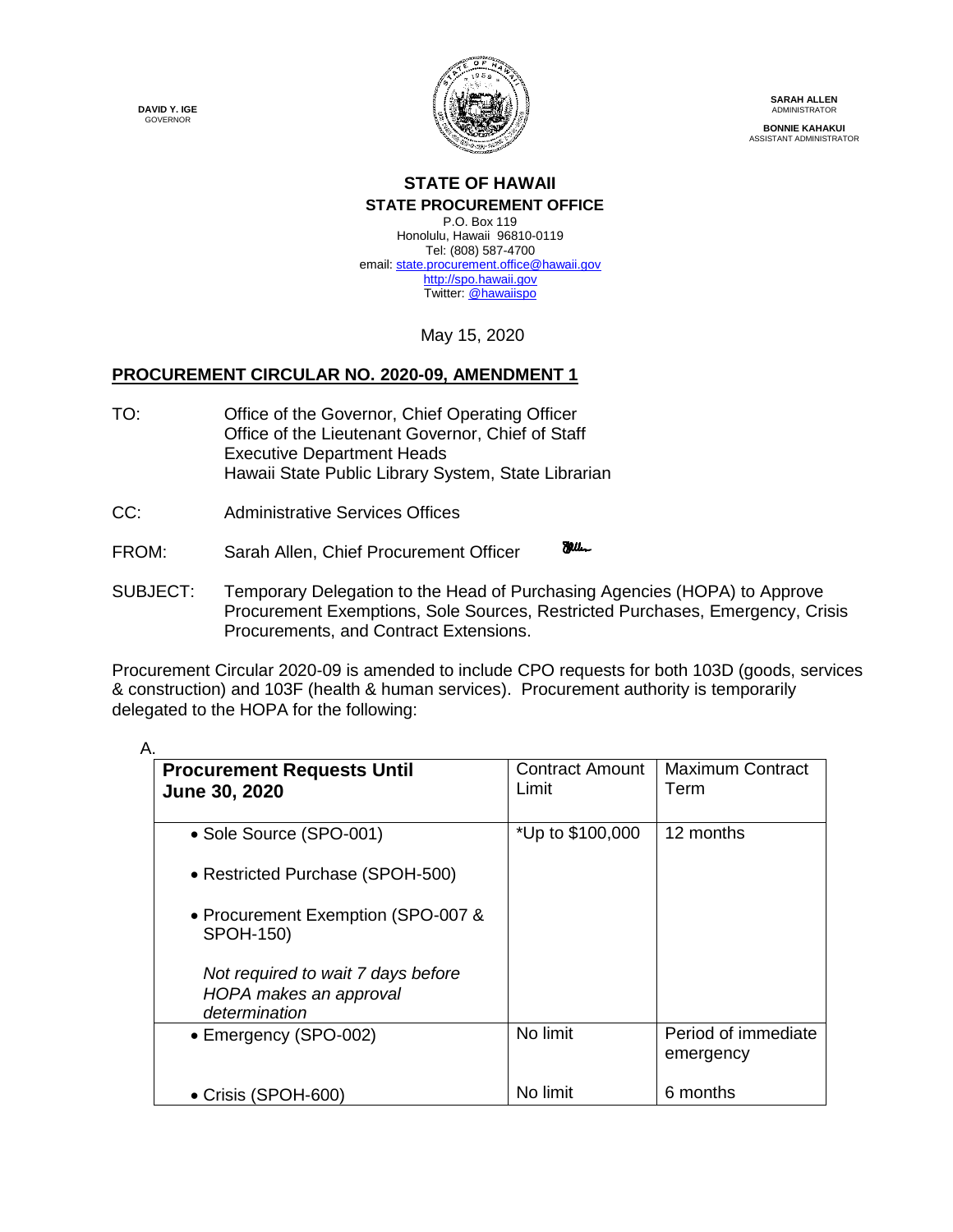| <b>Procurement Requests</b><br>Until December 31, 2020 | <b>Contract Amount Limit</b> | <b>Maximum Contract</b><br>Term |
|--------------------------------------------------------|------------------------------|---------------------------------|
| • Contract Extension<br>(SPO-003)                      | No limit                     | 180 Days                        |

## **B. The procurement officer shall ensure the following still applies:**

- 1. HCE compliance requirements
- 2. Responsible employee has acquired the appropriate procurement training and delegation
- 3. \*Sole Sources and Procurement Exemptions requests greater than \$100,000 require Chief Procurement Officer (CPO) approval. Submit requests to SPO through HANDS.

### **C. Posting on the Hawaii Awards and Notices Data System (HANDS):**

- 1. Do not submit requests to State Procurement Office (SPO), keep HOPA approved form in the agency's procurement file.
- 2. Procurement Exemption, Sole Source, and Emergency/Crisis Procurement **awards** greater than \$25,000 must be posted on the HANDS. Contract Extension awards must be updated in HANDS to reflect extension.

### **D. Instructions are below.**

| $\frac{1}{2}$ hawaii.gov $\bigcirc$ SPO                                                                                                                                | <b>HANDS</b> Hawaii Awards & Notices Data System |            |                              |                    |        | & kevin.s.takaesu@hawaii.gov ~ | Logout       |
|------------------------------------------------------------------------------------------------------------------------------------------------------------------------|--------------------------------------------------|------------|------------------------------|--------------------|--------|--------------------------------|--------------|
|                                                                                                                                                                        |                                                  |            |                              |                    |        |                                |              |
| <b>My Dashboard</b><br><b>Search</b>                                                                                                                                   | <b>CPO Requests</b>                              | Compliance | <b>Small Business HIePRO</b> | <b>Price Lists</b> | Wizard | Help                           | <b>4</b> 138 |
| <b>Post an Award Notice</b>                                                                                                                                            |                                                  |            |                              |                    |        |                                |              |
|                                                                                                                                                                        |                                                  |            |                              |                    |        |                                |              |
| Select a Notice to Award<br><b>Select From</b><br>$\bullet$ My Notices $\bullet$ Department Notices $\bullet$ Other Notices $\bullet$ CPO Approval $\bullet$ No Notice |                                                  |            |                              |                    |        |                                |              |
| <b>Search My Notices</b>                                                                                                                                               |                                                  |            | Search                       |                    |        |                                |              |

The process is very similar to any award posting in HANDS.

- 1. Log in to HANDS
- 2. Select Post an Award Notice; continue
- 3. Select 'No Notice', hit Ok when prompted, and select 'Yes' to continue